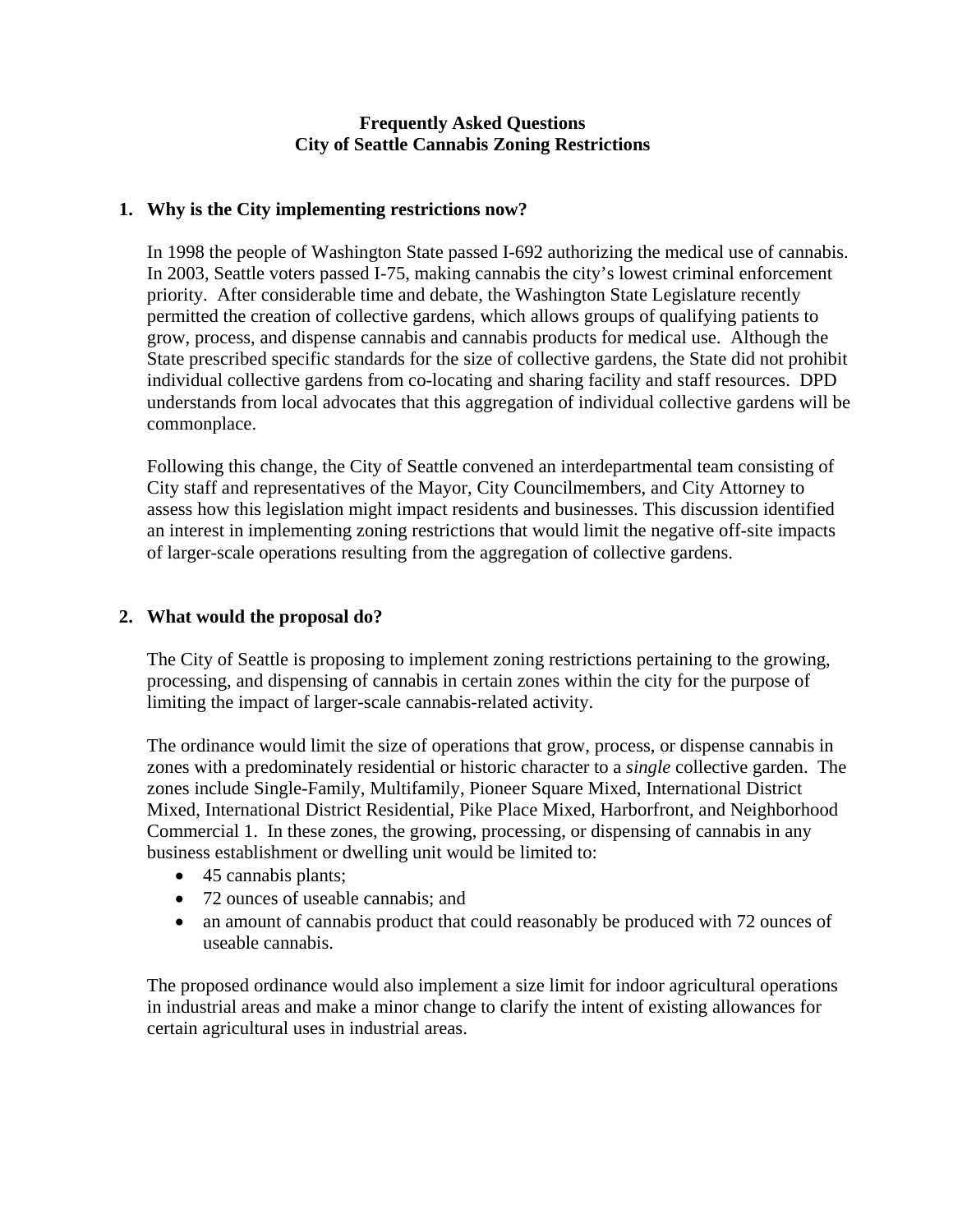## **3. What are the State and Federal laws regarding cannabis and how does this proposal align with State and Federal law?**

The growing, processing, or dispensing of cannabis is illegal under federal law.

State law allows the creation of "collective gardens" that allow groups of up to 10 qualified patients to grow, process, and dispense cannabis provided they do not exceed any of the following standards:

- no more than 15 plants per patient to a maximum of 45 plants:
- no more than 24 ounces per patient to a maximum of 72 ounces; and
- no more cannabis products than could be made from 24 ounces per patient to a maximum of 72 ounces

Collective gardens are not prohibited from aggregating to increase their scale, where permitted. The State law specifically allows cities to regulate the siting of collective gardens within their jurisdictions.

This proposed ordinance would create additional limitations on growing, processing, and dispensing of cannabis in addition to existing State or Federal laws. It would not place any City employee in the position of permitting or sanctioning any cannabis-related activity. Rather, this ordinance would be an exercise of the City's authority to protect the public health, safety, and welfare by reducing incompatible uses—in this instance, larger-scale cannabisrelated activity in areas where such activity could cause inappropriate off-site impacts.

#### 4. **Why doesn't this proposal implement minimum distances from schools?**

The federal government actively enforces its distance requirements from schools, so our priority is to focus on protecting residential zones and special districts.

Separation requirements are also very problematic to enforce because they require surveying and monitoring uses within a specific area. This effort would be particularly challenging for cannabis-related activities. The City cannot require a cannabis-specific permit; therefore, there would be no review of uses within the area at the time the use is established. Consequently, there would be additional legal challenges when new school uses are established, particularly if those uses are established for the purpose of forcing existing cannabis-related facilities to close or relocate.

# **5. What will happen if Initiative 502, which would legalize and tax small amounts of cannabis, passes in November?**

Initiative 502 would not limit the City's ability to regulate the size of operations growing, processing, or dispensing of cannabis within the city. As the growing, processing, and dispensing of cannabis would still be allowed even in home settings, the proposed regulations would remain consistent with the purpose of limiting the impact of larger-scale cannabisrelated activity.